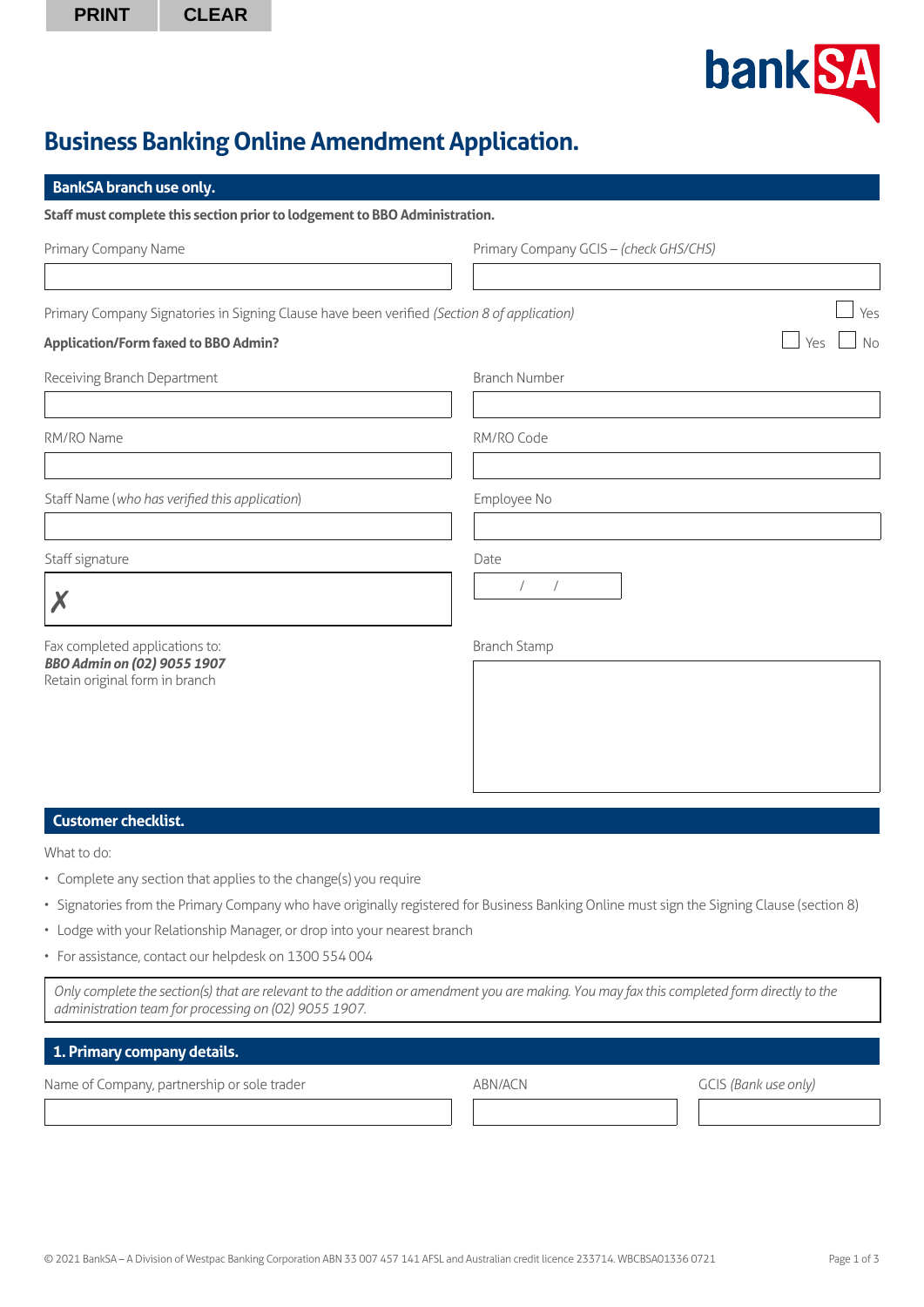## **2. Account details.**

Complete this section to add, remove or amend the number of users required to authorise payments across one or all companies already registered to Business Banking Online.

| <b>Add or Remove</b><br>the Account | <b>Account Name</b> | <b>BSB</b> | <b>Account Number</b> | No. of users<br>required to<br>authorise<br>payments | *Level of<br><b>Authority</b><br>for User<br><b>Authorisation</b> |
|-------------------------------------|---------------------|------------|-----------------------|------------------------------------------------------|-------------------------------------------------------------------|
| Add<br>Remove                       |                     |            |                       | $\sqrt{2}$                                           | Yes<br>$\sim$                                                     |
| Add<br>Remove                       |                     |            |                       | $\overline{\phantom{a}}$<br>$\vert$ 1                | Yes                                                               |
| Add<br>Remove                       |                     |            |                       | $\vert \; \; \gamma$<br>$\overline{1}$               | Yes                                                               |
| Add<br>Remove                       |                     |            |                       | $\bigcap$                                            | Yes                                                               |
| Add<br>Remove                       |                     |            |                       |                                                      | Yes                                                               |

If two to sign is selected in this section, then the Primary Company's Authorise user levels of authorization will apply.

\*If you elect to have 2 Users required to Authorise payments on the account, please indicate if they have different levels of authorisation (e.g. level 'A' and level 'B') by ticking "Yes".

### **3. Telegraphic transfer (TT) access.**

Complete this section to add or remove telegraphic transfer (TT) access.

| <b>Company Name</b> | <b>TT Access</b> | <b>GCIS</b> (Bank Use Only) |
|---------------------|------------------|-----------------------------|
|                     | Add<br>Remove    |                             |

#### **4. Fees and charges billing.**

Please indicate the fee account(s) you would like to amend.

Business Banking Online monthly access fee

Other transaction or service fees incurred through using Business Banking Online

Please nominate the account that you would like this fee charged to:

BSB number Account number

OR

Charge account on which the transaction occurred

## **5. Method of operation.**

Complete this section to add or remove "A" and "B" authorisation levels.

| <b>Function</b> | <b>Company Name</b> |  |
|-----------------|---------------------|--|
| Add<br>Remove   |                     |  |

#Note: Company Administrator must nominate User Authorisation levels through Business Banking Online Administration Module.